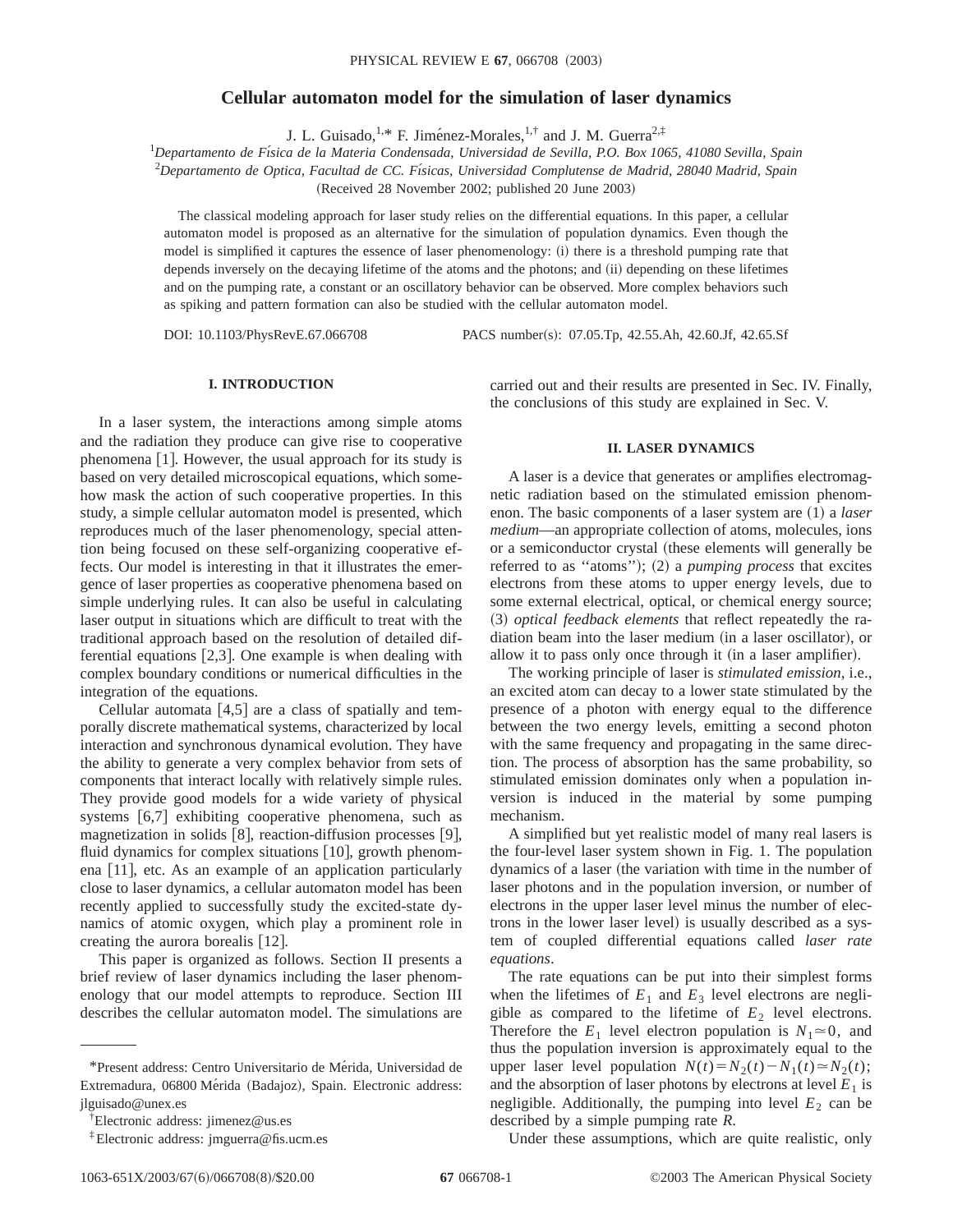



FIG. 1. Schematic view of a four-level laser system.

levels  $E_0$  and  $E_2$  can be considered, and the rate equations are a system of two coupled differential equations  $[2,3]$ :

$$
\frac{dn(t)}{dt} = KN(t)n(t) - \frac{n(t)}{\tau_c},\tag{1}
$$

$$
\frac{dN(t)}{dt} = R - \frac{N(t)}{\tau_a} - KN(t)n(t). \tag{2}
$$

Here *R* is the pumping rate,  $\tau_a$  is the decay time of the upper laser level  $(E_2)$ ,  $\tau_c$  is the decay time of the laser photons in the cavity, and  $K$  is a constant called "coupling constant." The first equation reflects the variation with time of the number of laser photons,  $n(t)$ , which is related to the laser beam intensity. The second equation represents the temporal variation of the population inversion  $N(t)$ . This is a set of two coupled nonlinear equations due to the presence of the product term  $KN(t)n(t)$ .

Laser operation does not generally produce a smooth and continuous response, but exhibits different kinds of characteristic transient or modulation behaviors such as spiking, relaxation oscillation, gain switching. *Laser spiking*, in particular, refers to the pulses that typically occur during the initial turn-on phase of many lasers. In these cases, the laser signal presents a sequence of sharp, large-amplitude narrow pulses or ''spikes.'' Each spike is typically a fraction of a microsecond wide, and they are separated by a few microseconds. In some lasers, the spiking behavior jumps in an erratic way. In other cases, or under more stable conditions, it is possible to obtain a more regular spiking behavior, in which the amplitude of the spikes gradually damps out with time into a relaxation process. These are sometimes called *relaxation oscillations*, and include lasers with largeamplitude oscillations when enough time has elapsed for the amplitude to relax. This kind of behavior varies for the different types of lasers. The spiking oscillatory response is characteristic of most solid-state and semiconductor lasers, which have a substantially longer decay time of the upper laser level than the decay time of the photons in the laser cavity:  $\tau_a \gg \tau_c$ . Laser spiking and relaxation oscillations are not observed, on the other hand, in most gas lasers, which usually have decay times of the same order of magnitude,  $\tau_a \approx \tau_c$ .

The steady-state solution to the rate equations above the threshold (i.e., with laser emission) is

$$
N_s = \frac{1}{K\tau_c},\tag{3}
$$

$$
n_s = \tau_c \left( R - \frac{1}{K \tau_a \tau_c} \right). \tag{4}
$$

In order for this solution to have a physical meaning, the number of photons, *n*, has to be greater than zero. The minimum value of *R* producing a laser emission in the cavity, known as *threshold pumping rate*  $R_t$  is found as

$$
R_t = \frac{1}{K\tau_a \tau_c}.\tag{5}
$$

For the case when the spiking behavior in the laser has relaxed to small-amplitude fluctuations, a linearized smallsignal analysis of the rate equations about the steady-state solution can be carried out. Following two different situations arise.

(a) *Nonspiking lasers*: For lasers in which  $\tau_a \approx \tau_c$ , the solutions for  $n(t)$  and  $N(t)$  are real exponentials. The system is overdamped and the response of the laser to any perturbation dies out exponentially towards the steady state. The solution is a stable node.

(b) *Relaxation oscillations*: When  $\tau_a \gg \tau_c$  the solutions have an exponentially damped sinusoidal form towards the steady-state values. The system responds to any perturbation exhibiting relaxation oscillations. The solution is a stable focus. The *relaxation-oscillation frequency*, often referred to as *spiking frequency,* is found as

$$
\omega_{sp} = \sqrt{\left(\frac{1}{2\tau_a} \frac{R}{R_t}\right)^2 - \frac{1}{\tau_a \tau_c} \left(\frac{R}{R_t} - 1\right)}.
$$
 (6)

The necessary condition for the appearance of the relaxation oscillations is that the quantity inside the square root be positive, yielding

$$
\frac{\tau_a}{\tau_c} > \frac{\left(\frac{R}{R_t}\right)^2}{4\left(\frac{R}{R_t} - 1\right)}.\tag{7}
$$

## **III. CELLULAR AUTOMATA MODEL**

Cellular automata  $(CA)$  are fully discrete dynamical systems, where the states are chosen in a finite set and distributed on a discrete regular lattice, and the time evolution is run synchronously in all the sites of this lattice and each site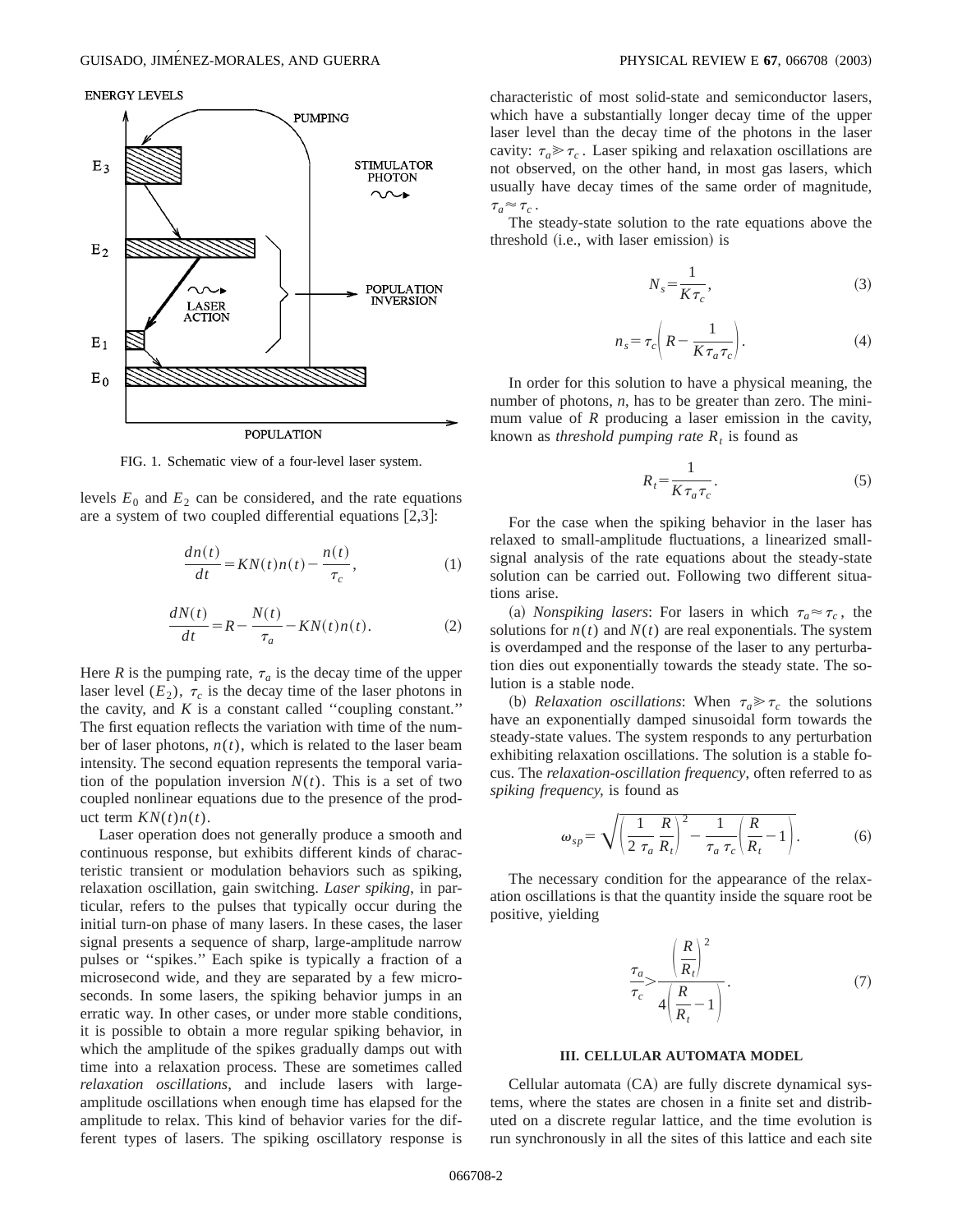changes its state according to a local rule that only depends upon its neighboring values. Despite the simplicity of their construction, CA are found to be capable of a diverse and complex behavior and are often used as a prototype for the analysis of the spontaneous emergence of ordered behavior in spatially extended systems that are locally coupled.

#### **A. States of the cells**

We consider a system composed of a square lattice of  $N_c = L \times L$  cells with periodic boundary conditions. Two variables  $a_i(t)$  and  $c_i(t)$  are associated to each node of this lattice. The first one,  $a_i(t)$ , represents the state of the electron in node *i* at a given time *t*. An electron in the laser ground state takes the value  $a_i(t)=0$ , while an electron in the upper laser state takes the value  $a_i(t) = 1$ . A temporal variable  $\tilde{a}_i(t) \in \{0,1,2,\ldots,\tau_a\}$  is also introduced in order to take into account the finite time  $\tau_a$ , for which an electron can remain in the upper state. If the electron is in the base state, then  $\tilde{a}_i(t) = 0$ , otherwise  $\tilde{a}_i(t+1) = \tilde{a}_i(t) + 1$  until the maximum value  $\tau_a$  is reached and then  $\tilde{a}_i(t+1)=0$ .

The second variable  $c_i(t) \in \{0,1,2,\ldots,M\}$  represents the number of photons in node *i* at time *t*. A large enough upper value of *M* is taken to avoid saturation of the system. There is also another temporal variable  $\tilde{c}_i^j(t) \in \{0,1,2,\ldots,\tau_c\}$ , which measures the amount of time since a photon *j*  $\in \{1,2,\ldots,M\}$  was created at node *i*.  $\tau_c$  is the lifetime of each photon. For a given photon *j*,  $\tilde{c}^j_i(t+1) = \tilde{c}^j_i(t) + 1$  until the lifetime  $\tau_c$  is reached and then  $\tilde{c}_i^j(t+1)=0$ .

#### **B. Neighborhood**

The neighborhood considered is the *Moore neighborhood*, each cell having nine neighbors: the cell itself, its four nearest neighbors (situated in the positions north, south, east, and west), and the four next neighbors (in the positions northeast, southeast, northwest, and southwest).

### **C. Transition rules**

The time evolution of the CA is given by a set of rules which determines the state of any particular cell of the system at time  $t+1$ , depending on the state of the cells included in its neighborhood at time *t*. The evolution of the temporal variables  $\tilde{a}_i(t)$  and  $\tilde{c}_i^j(t)$  was described beforehand. Here we describe only the evolution of  $a_i(t)$  and  $c_i(t)$ .

 $(i)$  If  $a_i(t)=0$ , then

$$
a_i(t+1)=1
$$
 with probability  $\lambda$ .

(ii) If 
$$
a_i(t) = 1
$$
 and  $\Gamma_i(t) = \sum_{neighbors} c_i(t) > \delta$ , then  

$$
c_i(t+1) = c_i(t) + 1,
$$

$$
a_i(t+1) = 0,
$$

where  $\Gamma_i$  is the number of photons included in the neighborhood of the cell *i* and  $\delta$  is a threshold value, which has been taken to be 1 in our simulations.

(iii) If  $c_i(t) > 0$  and there is one photon *j* for which  $\tilde{c}_i^j(t) = \tau_c$ , then

$$
c_i(t+1) = c_i(t) - 1.
$$

(iv) If  $a_i(t) = 1$  and  $\tilde{a}_i(t) = \tau_a$ , then

$$
a_i(t+1)=0.
$$

These transition rules represent the different physical processes that function at the microscopical level in a laser system. Rule (i) represents the pumping process. Rule (ii) models the stimulated emission—if the electronic state of a cell has a value of  $a_i(t) = 1$  and the number of laser photons in the neighborhood is greater than a certain threshold, then at the time  $t+1$  a new photon will be created in that cell and the electron will decay to the ground level. Rule (iii) represents the photon decay. Rule (iv) represents the electron decay in a way similar to rule (iii)—after time  $\tau_a$  of the excited electrons, those electrons will decay to the ground level. To simplify the model as much as possible, we consider this decay to be entirely nonradiative, i.e., spontaneous emission is not taken into account. Also, as in an ideal four-level laser the population of level  $E_1$  is negligible, stimulated absorption has not been considered.

Additionally, in order to represent the noise level observed in practice (typically of the order of one noise photon per cavity mode), we introduce a small continuous noise level of random photons in the laser mode at every time step. This is done by setting  $c_i(t+1) = c_i(t)+1$  for a number of cells smaller than 0.01% of the total number of system cells, whose positions are randomly chosen. This noise (along with the population inversion induced by pumping) is responsible for the initial start up of the laser process, and can prevent the eventual extinction of this process, in case the number of laser photons drops down to negligible values.

### **IV. SIMULATIONS**

The simulations were carried out using lattices of 200  $\times$  200 and 300 $\times$ 300 cells. Three parameters determine the response of the system: the pumping probability  $\lambda$ , the lifetime of photons  $(\tau_c)$ , and the lifetime of excited electrons  $(\tau_a)$ . The pumping probability  $\lambda$  introduced in the CA model is linearly related to the constant pumping rate *R* included in the rate equations, as explained in the Appendix. Thus the laser rate equations' prediction  $[Eq. (5)]$  for the dependence of threshold pumping rate  $R_t$  with the lifetimes  $\tau_a$  and  $\tau_c$  can be expressed for the threshold pumping probability  $\lambda_t$  as

$$
\lambda_t = \frac{1}{K'\tau_a \tau_c},\tag{8}
$$

where  $K'$  is a constant.

Figure 2 shows the threshold pumping probability  $\lambda_t$  versus the lifetime of the upper laser level  $(\tau_a)$  and the cavity lifetime  $\tau_c$ . Each point has been obtained in the following manner. After a transient time, the system evolves for 200 time steps and the average number of laser photons  $(\overline{n})$  is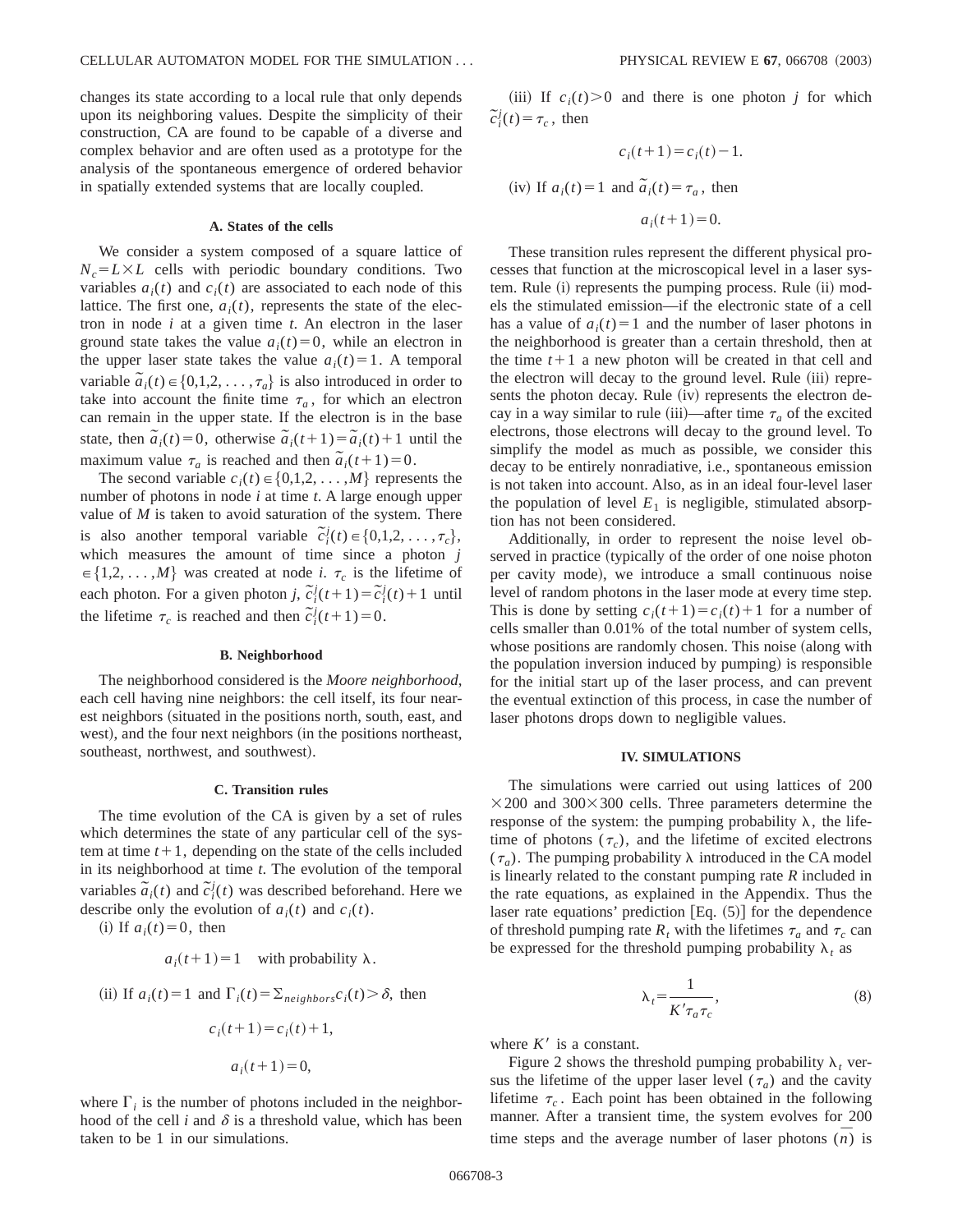

FIG. 2. Threshold pumping probability  $\lambda_t$  from the CA laser model: (a)  $\lambda_t$  dependence on the upper laser level lifetime  $\tau_a$  for different values of the cavity lifetime  $\tau_c$ ; (b)  $\lambda_t$  dependence on  $\tau_c$ for different values of  $\tau_a$ . Both figures are plotted on a logarithmic scale.  $\tau_a$  and  $\tau_c$  are measured in time steps.

recorded. For each pair of values  $\tau_c$  and  $\tau_a$ , the procedure is repeated for values of the pumping probabilities  $\lambda$  ranging from 0.0001 to 0.1. If the laser action does not initiate in the system,  $\overline{n}$  is approximately equal to the number of noise photons  $(n_{np})$  introduced. When the laser action starts, photons are produced by stimulated emission [via rule  $(ii)$ ], and the average number of photons is greater than  $n_{np}$ . Thus,  $\lambda_t$ can be computed as the minimum value of the pumping probability for which the average number of photons is higher than a given reference value  $n_{min}$ . In our simulations, we have taken  $n_{min} = 1.25 n_{np}$ . The number of noise photons  $(n_{np})$  is the number of noise photons introduced in each time step multiplied by the lifetime of each laser photon.

Figure 3 shows the threshold pumping probability  $\lambda_t$  versus  $\tau_a \tau_c$  on a logarithmic scale. It can be seen that all the different curves of Fig. 2 collapse in a unique straight line, having a slope close to  $-1$ , which is in agreement with the behavior predicted by the laser rate equations, i.e., Eq.  $(8)$ .

To analyze the different dynamic behaviors of the system, we allow it to evolve for 500 time steps. Initially all the electrons are in the ground level  $[a_i(0)=0]$  and there are no



FIG. 3. Dependence of the threshold pumping probability  $\lambda_t$ from the CA laser model versus  $\tau_a \tau_c$ , plotted on a logarithmic scale. The dots correspond to the results of the simulations and the continuous line to the theoretical prediction of the laser rate equations, i.e., Eq. (8).  $\tau_a$  and  $\tau_c$  are measured in time steps.

laser photons present  $[c_i(0)=0]$ , except a small fraction (0.01%) of noise photons. In each experiment, the total number of laser photons,  $n(t) = \sum_{i=1}^{N_c} c_i(t)$ , and the total number of electrons in the upper laser state (population inversion),  $N(t) = \sum_{i=1}^{N_c} a_i(t)$  are measured. In order to classify the range of values of the parameters for which oscillations or a constant regime in  $n(t)$ , and  $N(t)$  appear, the Shannon entropy *S* of the distribution of values taken by  $n(t)$  and  $N(t)$  is calculated. This is carried out by dividing the range of values taken in  $10^3$  intervals, and computing the frequency  $f_i$  at which the magnitude value lies inside every particular nonvoid interval *i*. The Shannon entropy is expressed as

$$
S(\lambda, \tau_c, \tau_a) = -\sum_{i=1}^{m} f_i \log_2 f_i, \qquad (9)
$$

where *m* is the number of nonvoid intervals. Figure 4 shows the contour plot of the Shannon entropy of the values distribution of the number of laser photons,  $S_c$ , for a fixed value of  $\tau_c$ =10. Similar plots are obtained for other values of  $\tau_c$ . The black line is the theoretical stability curve:

$$
\frac{\tau_a}{\tau_c} = \frac{\left(\frac{R}{R_t}\right)^2}{4\left(\frac{R}{R_t} - 1\right)},
$$

which follows from Eq.  $(7)$ . Here  $R/R<sub>t</sub>$  is used instead of  $\lambda/\lambda_t$ , because Eq. (A5) from the Appendix, where  $(\lambda/\lambda_t)$  $= (R/R<sub>t</sub>)$ , was taken into account. The Shannon entropy measures the dispersion in the distribution of the number of laser photons (or in the population inversion). If this number is approximately constant, *S* will tend toward zero; if oscillations appear, *S* takes higher values. The maximum value would result from an equiprobable distribution. *S* is thus a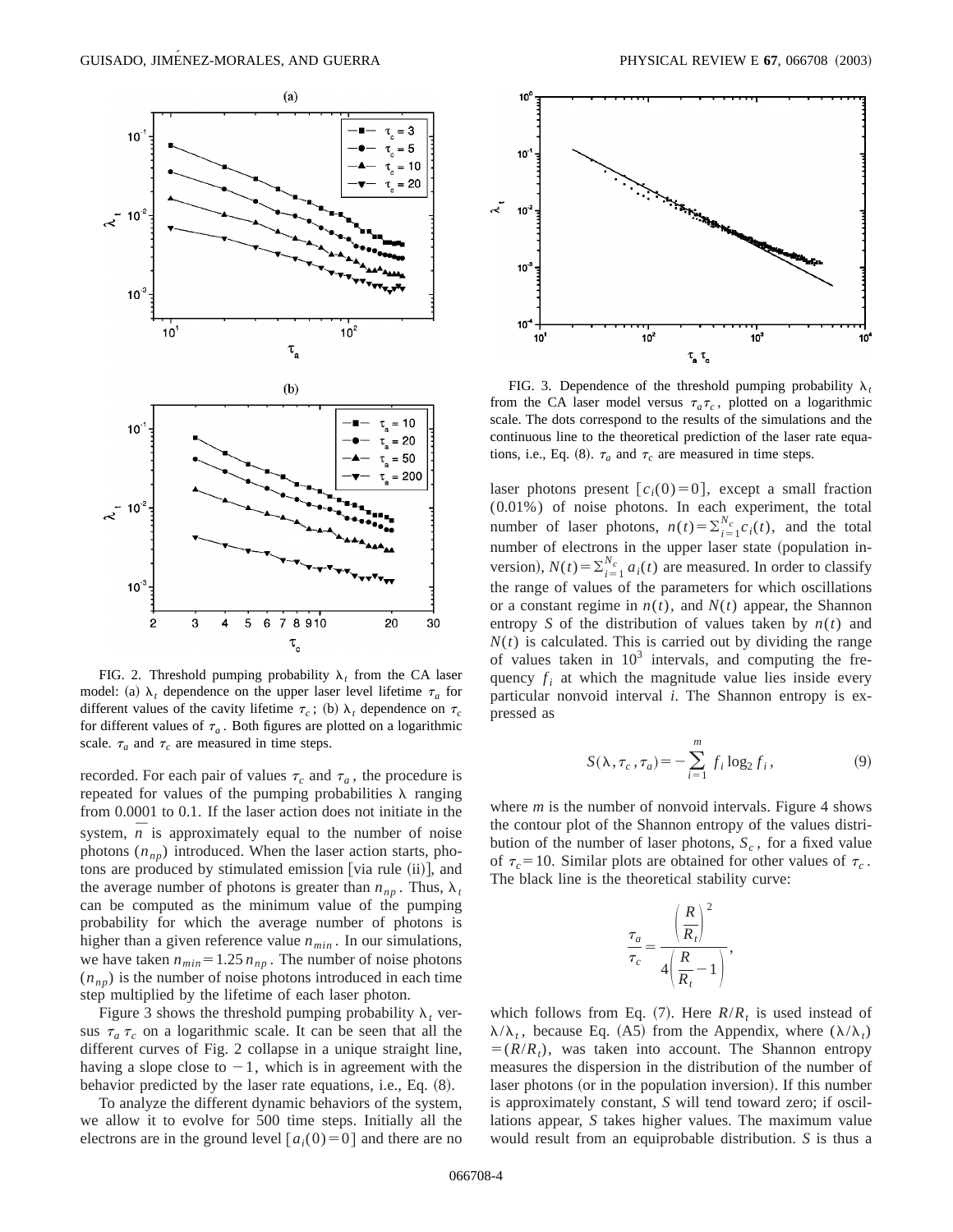

FIG. 4. Contour plot of the Shannon entropy of the distribution of the number of laser photons for a fixed value of  $\tau_c = 10$ . Low values of  $S_c$  (bright zones) indicate that the response of the system is nonoscillatory, while high values (dark zones) indicate an oscillatory response. The black line is the theoretical stability curve.

good indicator of the presence of oscillations in the system, as it must be low when the number of photons (or the population inversion) is essentially constant and high when this number oscillates. Figure 4 shows the presence of oscillations above and to the right of the theoretical stability curve (dark zones), where  $\tau_a > \tau_c$  and  $R > R_t$ . On the other hand, in the bright zones, where  $\tau_a \approx \tau_c$  or  $R \le R_t$ , the number of laser photons does not oscillate. This is in good agreement with the theoretical predictions of Eq.  $(7)$ , based on the linearization of the laser rate equations, and with the behavior observed in real systems. Laser spiking is characteristic of most solid-state and semiconductor lasers, which have a substantially longer decay time of the upper laser level than that of the photons in the laser cavity. This is not generally observed in gas lasers, whose decay times usually have the same order of magnitude.

Figures 5 and 6 show the temporal evolution of the num-

ber of laser photons and the population inversion for two different values of the system parameters, characteristic of the two different regimes in which it can operate. In this case, a lattice of  $300 \times 300$  cells has been used in order to define the behavior more clearly. In both figures, the tempo-

ral evolution is shown at the left, and the evolution in a phase space with the number of laser photons versus the population inversion is shown at the right. Figure 5 corresponds to the parameter values for which the Shannon entropy is low  $(bright zones in Fig. 4)$  and, after an initial gain switching peak, the system shows a constant behavior. In phase space, after an initial transient the system goes to a fixed point. Figure 6 corresponds to the parameters values for which the Shannon entropy is high  $(dark zones in Fig. 4)$  and the system exhibits oscillations. In this particular case, the system shows damped oscillations which are associated to a spiral trajectory towards a steady state in phase space. For the values of the parameters corresponding to Fig. 6, a threshold pumping probability of  $\lambda_t=0.0015$  is found. According to Eq. (A5), this means  $(R/R_t) = (\lambda/\lambda_t) = (0.01/0.0015)$ , which leads to a spiking period value predicted theoretically by Eq. (6) of  $T_{sp}^{th} = 2\pi/\omega_{sp}^{th} = 137.3$  time steps. The average spiking period of the oscillations resulting from our simulations is  $T_{sp}^{sim}$  = (127 ± 10) time steps, which is in good agreement with the theoretical value predicted by Eq.  $(6)$ .

The CA model is also very useful for observing the evolution of spatiotemporal patterns. Recently, quasiinstantaneous transverse patterns in a broad aperture laser have been measured for the first time  $[13]$ . In the case of a  $CO<sub>2</sub>$  laser, a disordered distribution of spots, nonreproducible from shot to shot, which yields a boundary-determined regular structure when integrated in progressively longer time windows, has been found.

Figure 7 shows some snapshots of the instantaneous transverse patterns shown by the laser photon population in the lattice. Black color represents a cell with no photon present, gray represents cells with one photon, and white represents cells with two or more photons. Figures  $7(a)$  and  $7(b)$  corre-



FIG. 5. Evolution of the system for the parameters:  $\lambda = 0.1$ ,  $\tau_c = 8$ ,  $\tau_a = 30$ , where  $\tau_c$  and  $\tau_a$  are measured in time steps. Lattice: 300  $\times$  300 cells. (a) Number of laser photons and population inversion versus time. (b) Evolution in a phase space formed by the number of laser photons versus the population inversion.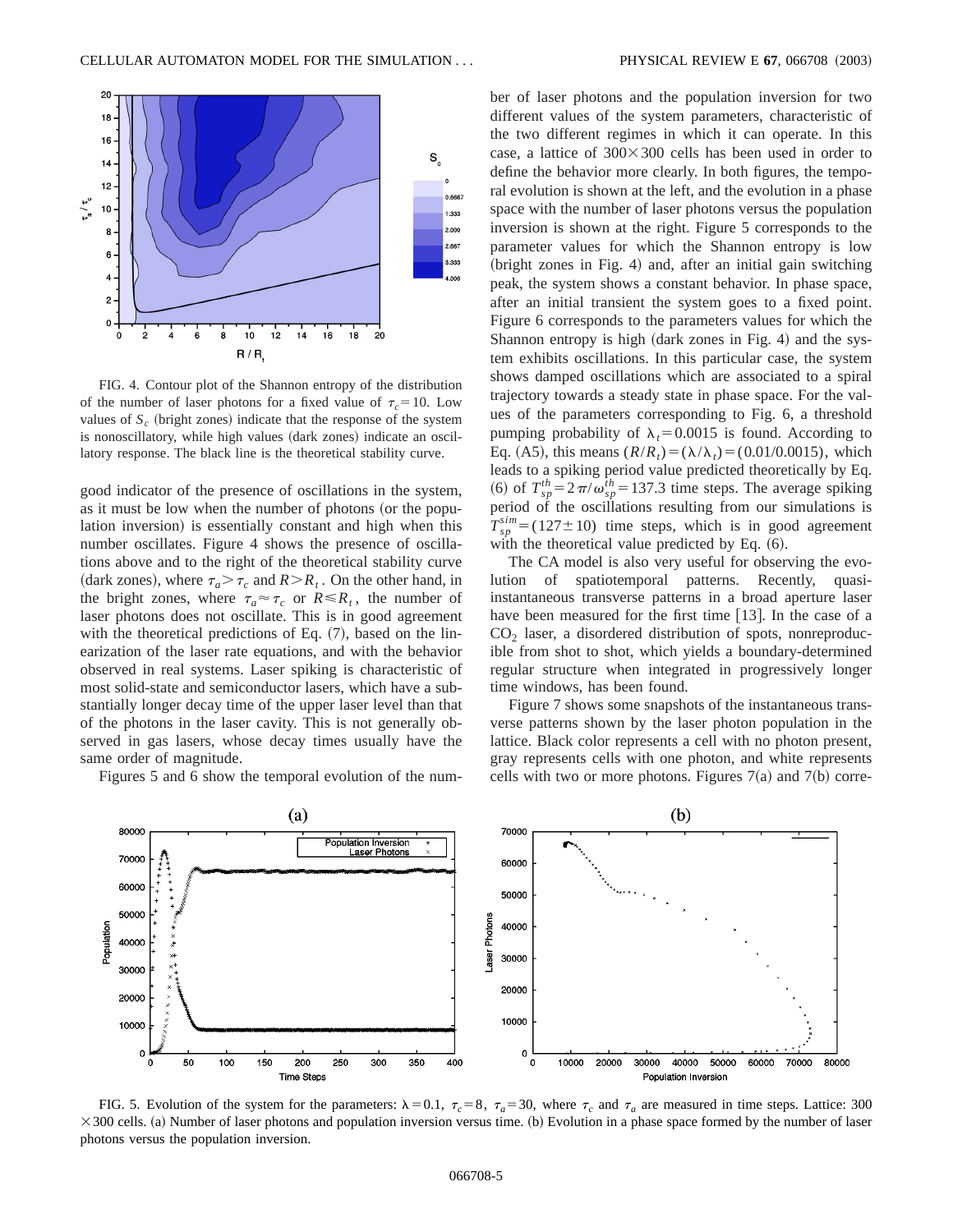

FIG. 6. Evolution of the system for the parameters:  $\lambda = 0.01$ ,  $\tau_c = 14$ ,  $\tau_a = 160$ , where  $\tau_c$  and  $\tau_a$  are measured in time steps. Lattice:  $300 \times 300$  cells. (a) Number of laser photons and population inversion versus time. (b) Evolution in phase space.

spond to the oscillatory behavior after a transient time. In this case, the system shows spatial structures that evolve in time resembling wave fronts that interact destructively with each other. The typical scale of these patterns is dependent on the value of the parameters, as can be seen by comparing Figs. 7(a) and 7(b). Figures 7(c) and 7(d) correspond to the nonoscillatory behavior and both figures have the same parameters values. Figure 7(c) was taken at time  $t = 50$  time



FIG. 7. Instantaneous transverse spatiotemporal patterns shown by the laser photon population in the system.  $(a)$  and  $(b)$  correspond to oscillatory behavior, whereas  $(c)$  and  $(d)$  correspond to nonoscillatory behavior. The values of the parameters are  $(a)$   $\lambda$  $=0.01, \tau_c = 14, \tau_a = 160;$  (b)  $\lambda$  $=0.03, \quad \tau_c = 6, \quad \tau_a = 150; \quad (c) \quad \lambda$  $=0.1, \tau_c = 8, \tau_a = 30, t = 50;$  (d)  $\lambda = 0.1, \quad \tau_c = 8, \quad \tau_a = 30, \quad t = 200.$  $\tau_c$ ,  $\tau_a$ , and *t* are measured in time steps.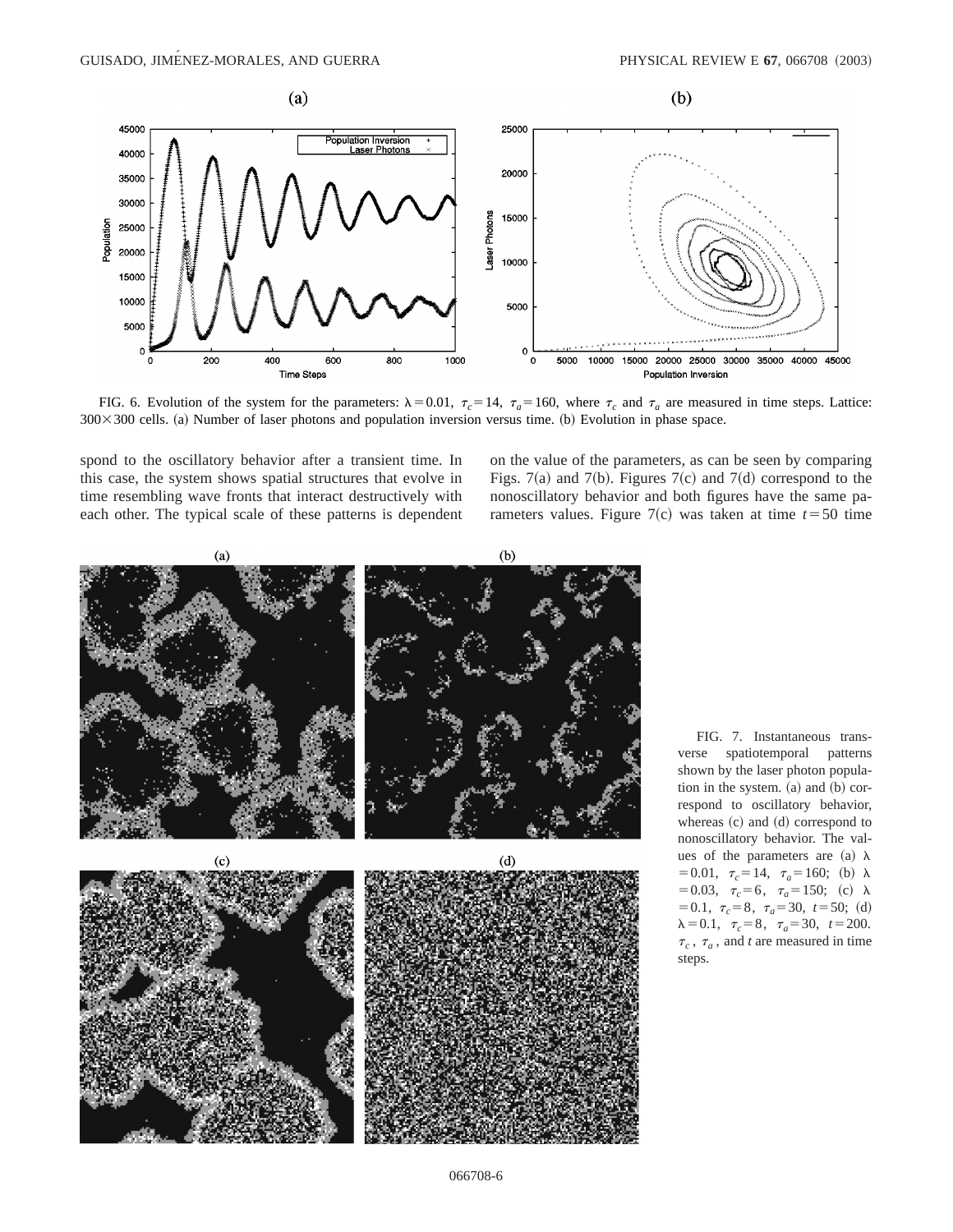steps, whereas Fig. 7 $(d)$  at time  $t=200$  time steps. In this case, it can be observed that the laser process is activated initially with expanding avalanches and then reaches a stationary state at which the laser photons distribution is homogeneous.

#### **V. DISCUSSION**

Depending on the values of the three parameters  $\tau_a$ ,  $\tau_c$ ,  $\lambda$ of the system, our simulations show that two distinct characteristic behaviors appear. The Shannon entropy of the laser photons distribution and of the population inversion allows us to obtain the parameter ranges in which each behavior takes place.

A high Shannon entropy  $(dark zones in Fig. 4)$  indicates a greater dispersion in the populations than in other areas of the parameters space. For these values of the parameters, the CA model reproduces the typical kind of behavior known as *laser spiking*—the temporal evolution of the populations of laser photons and inversion electrons oscillate in a correlated way, as shown in Fig.  $6(a)$ . A series of sharp, narrow "spikes" can be observed, whose amplitude decreases with time. In the phase space description [Fig.  $6(b)$ ], the system follows a spiral trajectory which converges towards a steadystate limit point.

On the other hand, a low Shannon entropy (bright zones in Fig. 4) indicates a smaller dispersion in the populations. For these parameter values, the behavior shown by the CA model corresponds to a *constant regime*—after an initial transient, the total number of laser photons and inversion electrons remain approximately constant, as is shown in Fig.  $5(a)$ . In the phase space description, Fig.  $5(b)$ , after a short transient the system reaches a fixed point.

Our model is successful in showing either one or the other of these two regimes, depending on the characteristic decay times involved. Laser spiking appears generally in situations in which the lifetime of the electrons in the excited state is substantially longer than the lifetime of the laser photons, whereas the constant regime mostly appears when both lifetimes are of the same order of magnitude.

The CA model can be applied during the interesting period of strong spiking, for which there is no simple analytic solution for the laser rate equations and the traditional approach relies on the numerical integration of the system of differential equations.

In Fig. 7, we can observe that the kind of spatiotemporal transverse patterns shown by the laser photons population depend on the population dynamics regime. For the laser spiking regime, spatiotemporal structures appear in the form of propagating wave fronts, Figs.  $7(a)$  and  $7(b)$ . The characteristic scale of these structures depends on the three parameters of the system. It is remarkable that our rather simple and generic laser model produces spatiotemporal structures similar to those observed experimentally and with the numerical integration of very detailed Maxwell-Bloch equations models  $[13,14]$ .

On the other hand, when the system is in the constant regime, there is a homogeneous distribution of laser photons, Fig.  $7(d)$ . This is in agreement with the approximately constant values shown in the total number of laser photons. The laser process is initially activated with expanding avalanches, as shown in Fig.  $7(c)$ . When the avalanches have spread throughout the whole system, the constant steady state is reached.

In conclusion, we have presented here a CA model for the simulation of the population dynamics in a laser cavity. While simplified, the model is able to capture the essential features and phenomenology encountered in lasers such as relaxation oscillations, spiking behavior, and pattern formation. The CA approach for lasers is a very promising tool that can supplement the traditional approach based on the solution of sets of coupled differential equations. Its performance is very good, so that the simulation can be carried out on large lattices. The full parallelism of the CA can be implemented on special purpose computers or in computers with full parallel architectures, and therefore an important saving in computer time can be obtained. A CA model can represent an advantage in cases in which the system of differential equations have convergence problems, for example, stiff differential equations. The Maxwell-Bloch equations that describe many laser systems are of this type. Our model is free from this kind of convergence problems, so it can be very useful for this kind of lasers. However, work must be done in order to test this potential application, including a quantitative comparison of the computing times of the CA model versus the numerical integration of the full set of Maxwell-Bloch equations.

In the current state of our work, we see no obstacle to fine tune the proposed CA model in order to meet the characteristics of any particular laser system. This must be addressed in the near future. Additionally, we hope that similar models can be used to study other problems of current interest, such as chaotic laser dynamics  $[15]$  or the dynamics of a twophoton laser  $[16]$ .

## **ACKNOWLEDGMENT**

J. L. Guisado would like to thank Ramon Risco for helpful suggestions and discussions.

## **APPENDIX: RELATIONSHIP BETWEEN THE PUMPING RATE** *R* **AND THE PUMPING PROBABILITY**  $\lambda$

Let us see how the pumping rate  $R$ , included in the laser rate equations, is related to the pumping probability  $\lambda$ , introduced in the CA model. *R* is defined as the number of electrons that are excited from the ground state  $E_0$  to the state  $E_3$ per unit time, considered as a constant in the rate equations:

$$
R = \frac{dn_3}{dt} \quad \Rightarrow \quad n_3 = Rt. \tag{A1}
$$

In the CA model, pumping is introduced as a probabilistic process, where  $\lambda$  is the pumping probability per unit time of an electron from state  $E_0$  to  $E_3$ . This means that if there are  $n_0$  electrons in  $E_0$ , then the number of excitations in a time interval *dt* will be  $n\lambda dt$ . So the population of state  $E_0$  decreases as